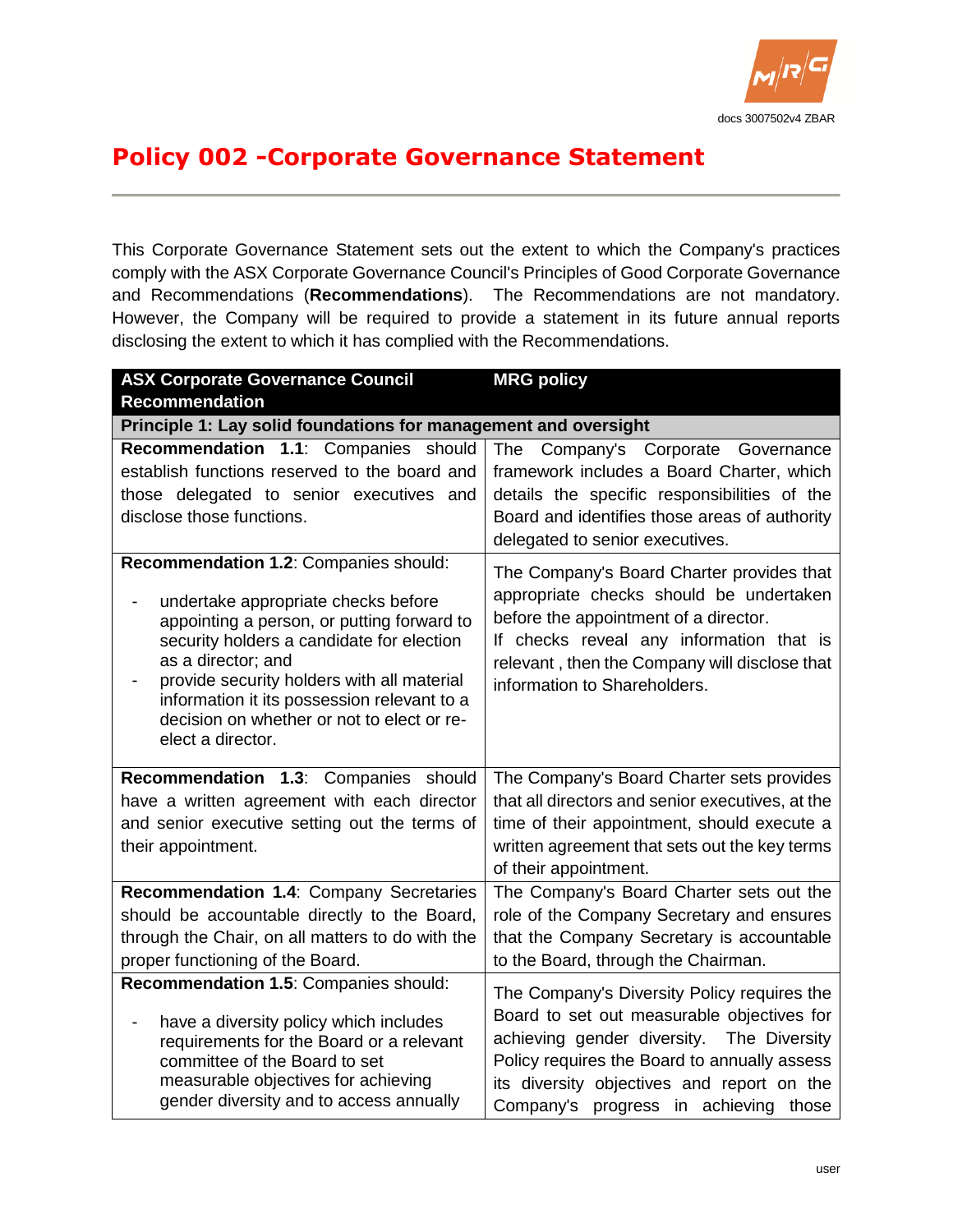

| <b>ASX Corporate Governance Council</b>                                                                                                                                                                                                                                                                                                                                                                                                                                                                                                                                                                                                                                                                                                                                                                                                          | <b>MRG policy</b>                                                                                                                                                                                                                                                                                                                           |
|--------------------------------------------------------------------------------------------------------------------------------------------------------------------------------------------------------------------------------------------------------------------------------------------------------------------------------------------------------------------------------------------------------------------------------------------------------------------------------------------------------------------------------------------------------------------------------------------------------------------------------------------------------------------------------------------------------------------------------------------------------------------------------------------------------------------------------------------------|---------------------------------------------------------------------------------------------------------------------------------------------------------------------------------------------------------------------------------------------------------------------------------------------------------------------------------------------|
| <b>Recommendation</b>                                                                                                                                                                                                                                                                                                                                                                                                                                                                                                                                                                                                                                                                                                                                                                                                                            |                                                                                                                                                                                                                                                                                                                                             |
| both the objectives and the progress in<br>achieving them;<br>disclose the diversity policy or a summary<br>of the policy;<br>disclose, at the end of each reporting<br>period, the measurable objectives for<br>achieving gender diversity set by the<br>Board or a relevant committee of the<br>Board, in accordance with the diversity<br>policy, and its progress towards<br>achieving them, and either:<br>the respective proportions of men and<br>women on the Board, in senior<br>executive positions and across the<br>whole organisation (including how the<br>company has defined "senior<br>executive" for these purposes); or<br>if the Company is a "relevant<br>employer" under the Workplace<br>Gender Equality Act, the Company's<br>most recent "Gender Equality<br>Indicators" as defined in and<br>published under that Act. | objectives. At the end of each reporting<br>period, the Diversity Policy requires the<br>Company to report on its progress and set<br>out the respective proportion of men and<br>women across the whole of the Company<br>(including<br>their<br>representation<br>in<br>key<br>management positions)                                      |
| Recommendation 1.6: Companies should:<br>have and disclose a process for<br>periodically evaluating the performance<br>of the Board, its committees and<br>individual directors;<br>disclose, in relation to each reporting<br>period, whether a performance evaluation<br>was undertaken in the reporting period in<br>accordance with that process.                                                                                                                                                                                                                                                                                                                                                                                                                                                                                            | The Company Secretary plays an integral<br>role in monitoring the conduct and activities<br>of Board, ensuring the Board has an<br>appropriate mix of skills and experience and<br>reviewing individual director's performance.<br>The Chief Executive Officer is responsible for<br>reviewing the performance of the Company<br>Secretary. |
| Recommendation 1.7: Companies should:                                                                                                                                                                                                                                                                                                                                                                                                                                                                                                                                                                                                                                                                                                                                                                                                            |                                                                                                                                                                                                                                                                                                                                             |
| have and disclose a process for<br>periodically evaluating the performance<br>of its senior executives; and<br>disclose, in relation to each reporting<br>period, whether a performance evaluation<br>was undertaken in the reporting period in<br>accordance with that process                                                                                                                                                                                                                                                                                                                                                                                                                                                                                                                                                                  | The Chief Executive Officer is responsible for<br>reviewing the individual performance of<br>senior executives.                                                                                                                                                                                                                             |
| Principle 2: Structure the board to add value                                                                                                                                                                                                                                                                                                                                                                                                                                                                                                                                                                                                                                                                                                                                                                                                    |                                                                                                                                                                                                                                                                                                                                             |
| Recommendation 2.1: Companies should:                                                                                                                                                                                                                                                                                                                                                                                                                                                                                                                                                                                                                                                                                                                                                                                                            | The Company does not currently have a<br>nomination committee. The Board does not                                                                                                                                                                                                                                                           |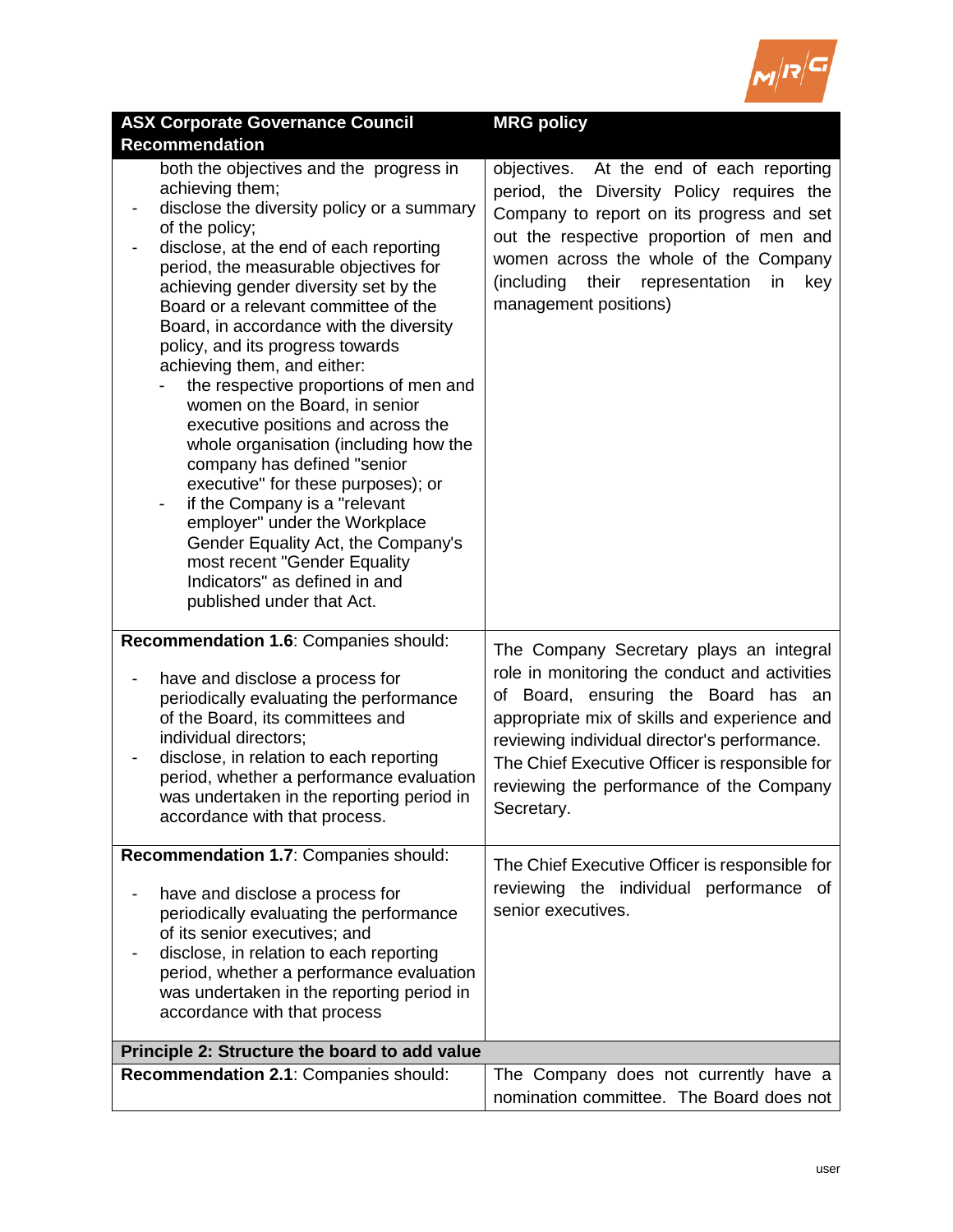

| <b>ASX Corporate Governance Council</b>                                                                                                                                                                                                                                                                                                                                                                                                                                                                                                                  | <b>MRG policy</b>                                                                                                                                                                                                                                                                                                                                                                                                                                                                                                                                                                                                     |
|----------------------------------------------------------------------------------------------------------------------------------------------------------------------------------------------------------------------------------------------------------------------------------------------------------------------------------------------------------------------------------------------------------------------------------------------------------------------------------------------------------------------------------------------------------|-----------------------------------------------------------------------------------------------------------------------------------------------------------------------------------------------------------------------------------------------------------------------------------------------------------------------------------------------------------------------------------------------------------------------------------------------------------------------------------------------------------------------------------------------------------------------------------------------------------------------|
| <b>Recommendation</b>                                                                                                                                                                                                                                                                                                                                                                                                                                                                                                                                    |                                                                                                                                                                                                                                                                                                                                                                                                                                                                                                                                                                                                                       |
| have a nominations committee which:<br>has at least three members, a<br>majority of whom are independent<br>directors; and<br>is chaired by an independent director.<br>$\blacksquare$<br>The Company should disclosed:<br>The charter of the nomination committee;<br>The members of the nomination<br>$\qquad \qquad \blacksquare$<br>committee; and<br>as at the end of each reporting period,<br>the number of times the nomination<br>committee met through the period and<br>the individual attendances of the                                     | consider it necessary given the size of the<br>Company's current operations.<br><b>Board</b><br>appointments will be decided by the Board as<br>a whole, taking into consideration the needs<br>of the Company at the relevant time. Where<br>the Company considers there is a need to<br>review the skills and competencies of the<br>existing Directors and to supplement that<br>experience, the Company would consider<br>engaging appropriately qualified third parties<br>to assist with the review. The Company's<br>Board Charter requires the Board to develop<br>succession plans for the future management |
| members at those meetings; or<br>if the Company does not have a nomination<br>committee disclose, that fact, and the process it<br>employs to address Board successions issues<br>and to ensure that the Board has appropriate<br>balance of skills knowledge, experience,<br>independence and diversity to enable it to<br>its duties<br>discharge<br>and<br>responsibilities<br>effectively                                                                                                                                                            | of the Company.                                                                                                                                                                                                                                                                                                                                                                                                                                                                                                                                                                                                       |
| Recommendation 2.2: Companies should<br>have and disclose a Board skills matrix setting<br>out the mix of skills and diversity that the Board<br>currently has or is looking to achieve in its<br>membership.                                                                                                                                                                                                                                                                                                                                            | The Company's Board Charter sets out the<br>directors' obligations to prepare and disclose<br>a Board skills matrix.                                                                                                                                                                                                                                                                                                                                                                                                                                                                                                  |
| Recommendation 2.3: Companies should<br>disclose:<br>the names of directors considered by the<br>Board to be independent directors;<br>If a director has an interest, position,<br>association or relationship of a type set<br>out in Box 2.3 of the Third Edition of the<br>Recommendations, but the Board is of<br>the opinion that it does not compromise<br>the independence of the director, the<br>nature of the interest, position,<br>association or relationship in question<br>and an explanation of why the Board is of<br>that opinion; and | The Company's Board Charter sets out the<br>directors' obligations in relation to conflicts of<br>interests and the disclosure requirements of<br>the Board.                                                                                                                                                                                                                                                                                                                                                                                                                                                          |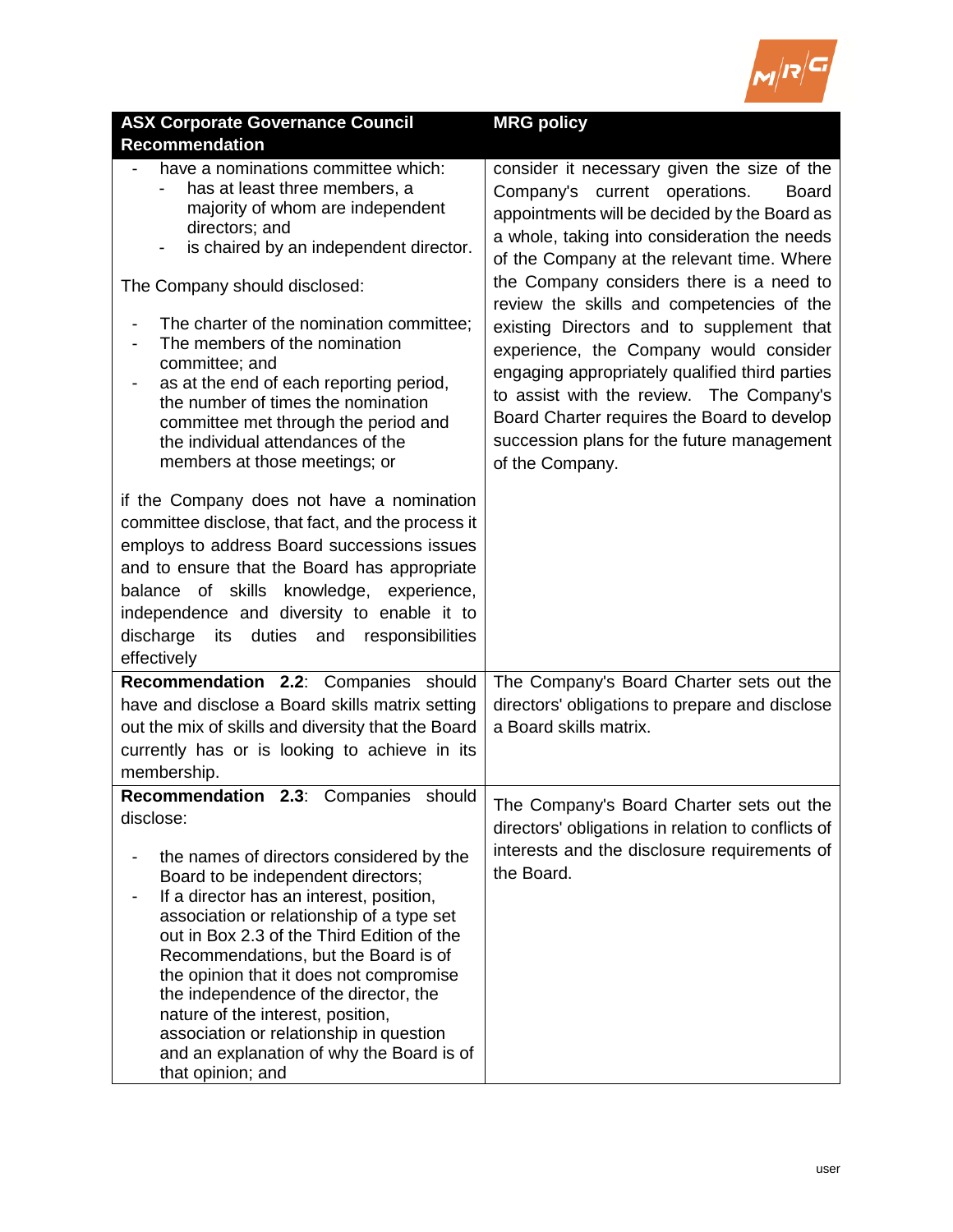

| <b>ASX Corporate Governance Council</b>                                                                                                                                                                                                                                                                                                                                                                                                        | <b>MRG policy</b>                                                                                                                                                                                                                                                                                                                                                                                                                                                                                          |
|------------------------------------------------------------------------------------------------------------------------------------------------------------------------------------------------------------------------------------------------------------------------------------------------------------------------------------------------------------------------------------------------------------------------------------------------|------------------------------------------------------------------------------------------------------------------------------------------------------------------------------------------------------------------------------------------------------------------------------------------------------------------------------------------------------------------------------------------------------------------------------------------------------------------------------------------------------------|
| <b>Recommendation</b>                                                                                                                                                                                                                                                                                                                                                                                                                          |                                                                                                                                                                                                                                                                                                                                                                                                                                                                                                            |
| the length of service of each director.                                                                                                                                                                                                                                                                                                                                                                                                        |                                                                                                                                                                                                                                                                                                                                                                                                                                                                                                            |
| Recommendation 2.4: The majority of the<br>Board of a Company should be independent<br>directors.<br>Recommendation 2.5: The Chairman of the<br>Board should be an independent director and,<br>in particular, should not be the same person as                                                                                                                                                                                                | Three of the Company's four directors, being<br>Chris Gregory, Andrew Van Der Zwan and<br>Shane Turner, are independent directors.<br>Andrew Van Der Zwan, an independent<br>director, is the Chairman of the Board and<br>Keith Weston is the CEO of the Company.                                                                                                                                                                                                                                         |
| the CEO of the Company.                                                                                                                                                                                                                                                                                                                                                                                                                        |                                                                                                                                                                                                                                                                                                                                                                                                                                                                                                            |
| Recommendation 2.6: Companies should<br>have a program for inducting new directors and<br>provide appropriate professional development<br>opportunities for directors to develop and<br>maintain the skills and knowledge needed to<br>perform their role as directors effectively.                                                                                                                                                            | The Company's Board Charter requires the<br>Board to implement an induction procedure<br>to assist newly appointed directors to gain an<br>understanding of the Company's polices and<br>procedures. In addition, the Board Charter<br>requires the Board to develop continuing<br>education opportunities in order to provide<br>the directors with the ability to enhance their<br>skills.                                                                                                               |
| Principle 3: Promote ethical and responsible decision making                                                                                                                                                                                                                                                                                                                                                                                   |                                                                                                                                                                                                                                                                                                                                                                                                                                                                                                            |
| Recommendation 3.1: Companies should:<br>have a code of conduct for its directors,<br>senior executives and employees; and<br>disclose that code or a summary of it.                                                                                                                                                                                                                                                                           | The Board has established a Code of<br>Conduct as to the practices necessary to<br>maintain confidence in the Company's<br>integrity, practices necessary to take into<br>account the Company's legal obligations and<br>the reasonable expectations of shareholders<br>and the responsibility and accountability of<br>individuals for reporting and investigating<br>reports of unethical practices.<br>The Code of Conduct will be available on the<br>Company's website.                               |
| Principle 4: Safeguard integrity in financial reporting                                                                                                                                                                                                                                                                                                                                                                                        |                                                                                                                                                                                                                                                                                                                                                                                                                                                                                                            |
| Recommendation 4.1: The Board should<br>establish an audit committee. If the Company<br>does not have an audit committee, disclose that<br>the<br>and<br>process<br>it<br>employs<br>fact,<br>to<br>independently verify and safeguard the integrity<br>of its corporate reporting, including the process<br>for the appointment and removal of the external<br>and<br>the<br>rotation<br>auditor<br>of<br>the<br>audit<br>engagement partner. | The Company does not currently have an<br>The Board does not<br>audit committee.<br>consider it necessary given the size of the<br>Company's<br>current<br>operations.<br>The<br>functions of this committee will be carried out<br>by the whole Board. The Company Secretary<br>has significant experience in financial and<br>accounting matters and will be primarily<br>responsible for monitoring and preparing the<br>financial reports. External resources will be<br>commissioned where necessary. |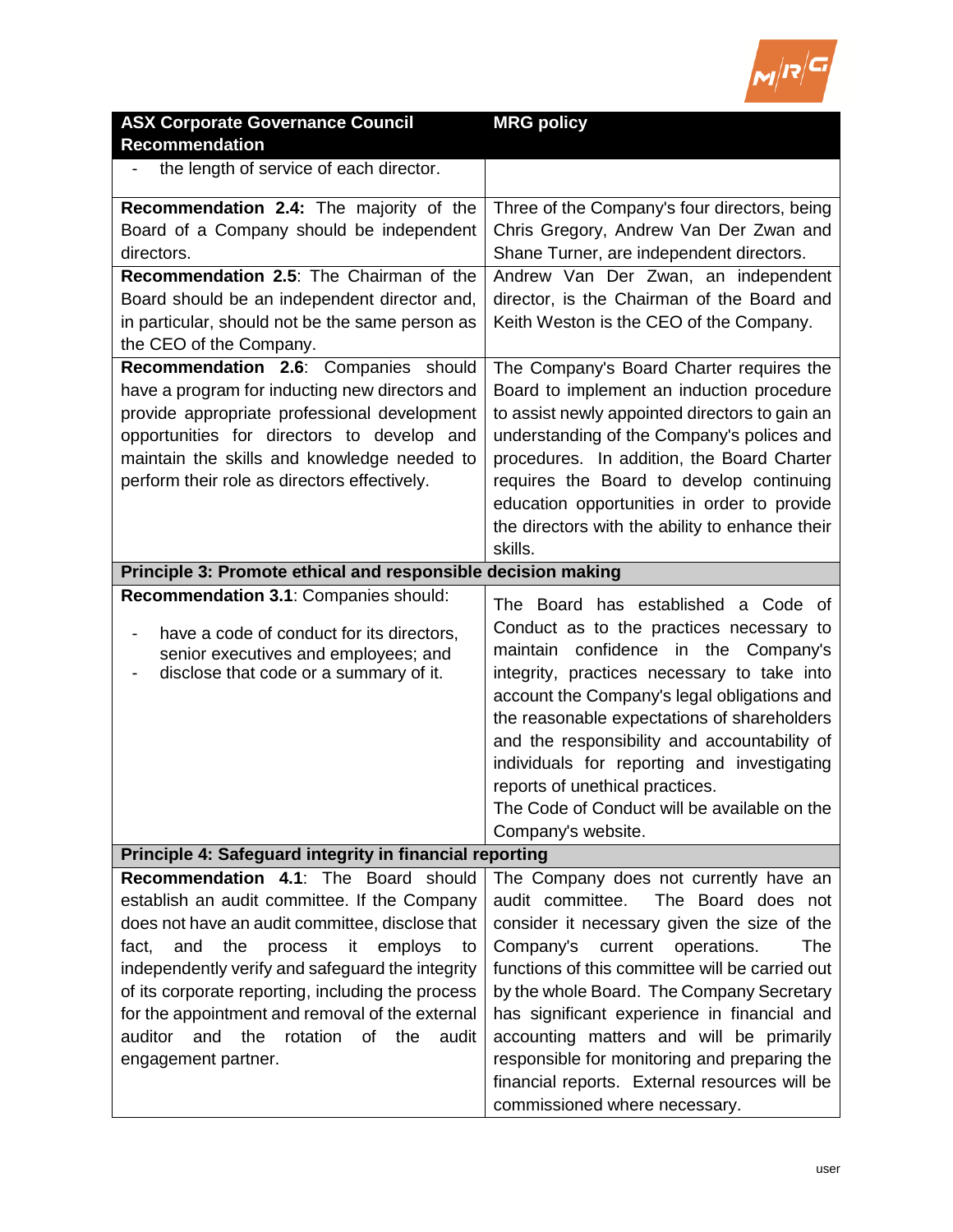

| <b>ASX Corporate Governance Council</b>                                                             | <b>MRG policy</b>                                                    |
|-----------------------------------------------------------------------------------------------------|----------------------------------------------------------------------|
| <b>Recommendation</b>                                                                               |                                                                      |
| Recommendation 4.2: The Board should,                                                               | Company's process and<br>The<br>practices                            |
| before it approves the company's financial                                                          | comply with the Recommendation. In                                   |
| statements for a financial period, receive from                                                     | particular, the CEO of the Company provides                          |
| its CEO and CFO a declaration that, in their                                                        | a declaration in relation to the Company's                           |
| opinion, the financial records of the company                                                       | financial statements that, in his opinion, the                       |
| have been properly maintained and that the                                                          | financial records of the Company have been                           |
| financial<br>statements<br>with<br>the<br>comply                                                    | maintained and that the financial statements                         |
| appropriate accounting standards and give a                                                         | with<br>comply<br>appropriate<br>accounting                          |
| true and fair view of the financial position and                                                    | standards and give a true and fair view of the                       |
| performance of the company and that the                                                             | financial position and performance of the                            |
| opinion has been formed on the basis of a                                                           | Company and that the opinion has been                                |
| sound system of risk management and internal                                                        | formed on the basis of a sound system of risk                        |
| control which is operating effectively.                                                             | management and internal control which is                             |
|                                                                                                     | operating effectively.                                               |
| Recommendation 4.3: Companies that have                                                             | As a matter of practice, the Company invites                         |
| AGMs should ensure that their external auditors                                                     | the external auditors of the Company to                              |
| attend their AGMs and are available to answer                                                       | attend the AGM of the Company.<br>The                                |
| questions from security holders relevant to the                                                     | security holders are provided with an                                |
| audit                                                                                               | opportunity to ask questions of the external<br>auditors at the AGM. |
|                                                                                                     |                                                                      |
|                                                                                                     |                                                                      |
| Principle 5: Make timely and balanced disclosure                                                    |                                                                      |
| Recommendation 5.1: Companies should:                                                               | The Company has established a Continuous                             |
| have a written policy for compliance with                                                           | Disclosure Policy which applies to all                               |
| its continuous disclosure obligations                                                               | directors and senior management.                                     |
| under the ASX Listing Rules; and                                                                    | A copy of the Continuous Disclosure Policy                           |
| disclose that policy or a summary of it.                                                            | has been made available on the Company's                             |
|                                                                                                     | website.                                                             |
| Principle 6: Respect the rights of shareholders                                                     |                                                                      |
| Recommendation 6.1: Companies should                                                                | The Company's Continuous Disclosure                                  |
| information about itself and<br>provide<br>its                                                      | Policy requires the Company to include all of                        |
| governance to investors via its website.                                                            | its corporate governance policies on its                             |
|                                                                                                     | websites.                                                            |
| Recommendation 6.2 Companies<br>should                                                              | The Company's Board Charter sets out the                             |
| design and implement an investor relations                                                          | manner in which the Board should endeavor                            |
| facilitate<br>program<br>to<br>effective<br>two-way                                                 | to communicate with its shareholders and the                         |
| communication with investors.                                                                       | manner in which shareholders can make                                |
|                                                                                                     | enquiries to the Company.                                            |
| Recommendation 6.3: Companies should                                                                | The Company's Board Charter sets out the                             |
| disclose the policies and processes it has in<br>place to facilitate and encourage participation at | Company's goal to encourage participation at<br>general meetings.    |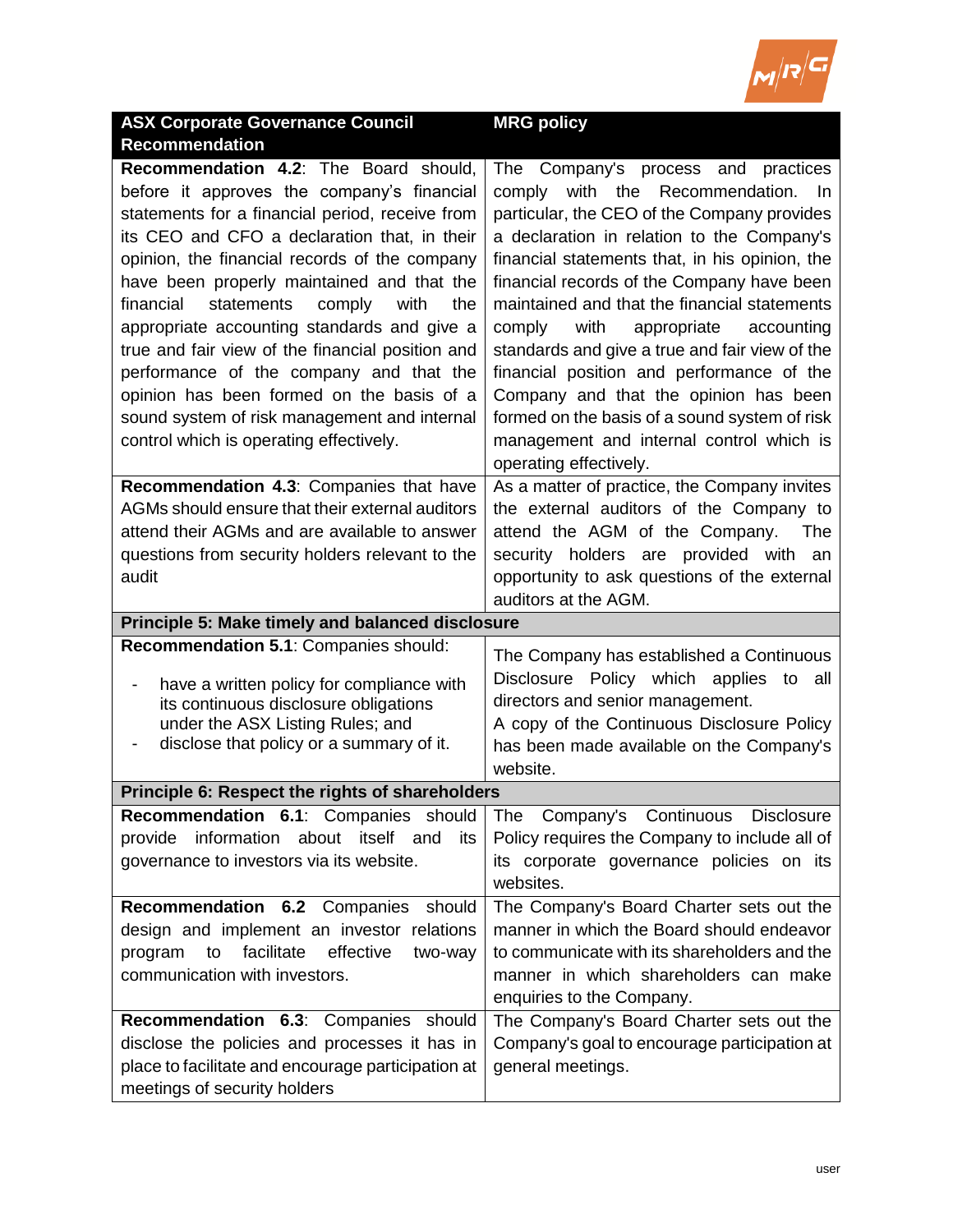

| <b>ASX Corporate Governance Council</b>                                                     | <b>MRG policy</b>                                 |
|---------------------------------------------------------------------------------------------|---------------------------------------------------|
| <b>Recommendation</b>                                                                       |                                                   |
| <b>Recommendation 6.4: Companies</b><br>should                                              | The Company's Board Charter addresses the         |
| give security holders the option to receive                                                 | means to effectively communicate<br>with          |
| communications<br>from,<br>and<br>send                                                      | shareholders.                                     |
| communications to, the Company and its                                                      |                                                   |
| security registry electronically.                                                           |                                                   |
| Principle 7: Recognise and manage risk                                                      |                                                   |
| Recommendation 7.1: Companies should                                                        | Given the size of the Company's current           |
| have a committee to oversee risk.<br>If a                                                   | operations, the Board has formed the view         |
| Company does not have a risk committee, it                                                  | that a separate risk committee is not             |
| must disclose that fact, and the processes it                                               | necessary. The Board itself monitors all          |
| employs for overseeing the Company's risk                                                   | areas of operational and financial risk and       |
| management framework.                                                                       | considers strategies for appropriate risk         |
|                                                                                             | management arrangements on an ongoing             |
|                                                                                             | If considered necessary, external<br>basis.       |
|                                                                                             | input will be sought to assess and counteract     |
|                                                                                             | identified risks.                                 |
| Recommendation 7.2: Companies should:                                                       | The Board will require that Keith Weston, as      |
|                                                                                             | Managing Director and Chief Executive             |
| review their risk management framework<br>-<br>at least annual to satisfy that the continue | Officer<br>undertakes<br>the<br>review<br>0f<br>a |
| to be sound; and                                                                            | Company's risk management framework               |
| disclose in relation to each reporting                                                      | annually to ensure that the framework             |
| period, whether such a review has taken                                                     | continues to be sound, and disclose, in           |
| place.                                                                                      | relation to each reporting period, whether        |
|                                                                                             | such a review has taken place.                    |
| Recommendation 7.3: Companies should:                                                       |                                                   |
|                                                                                             | Given the size of the Company's current           |
| if they have an internal audit function,<br>-                                               | operations, the Board has formed the view         |
| how the function is structured and what                                                     | that the appointment of an internal auditor is    |
| role it performs; or                                                                        | not necessary. The Board will oversee the         |
| if they do not have an internal audit                                                       | management and<br>internal<br>control<br>risk     |
| function, that fact and the process they<br>employ for evaluating and continually           | process. If considered necessary, external        |
| improving effectiveness of their risk                                                       | input will be sought to assess and review the     |
| management and internal control                                                             | effectiveness<br>of<br>the<br>Company's<br>risk   |
| process.                                                                                    | management and internal control process.          |
|                                                                                             |                                                   |
| Recommendation 7.4: Companies should                                                        | The Board will be responsible for disclosing      |
| disclose whether they have any material                                                     | whether the Company has any material              |
| exposure to economic, environmental and                                                     | exposure to economic, environmental and           |
| social sustainability risks and, if it does, how it                                         | social responsibility risks and, if it does, how  |
| manages or intends to manage those risk.                                                    | it intends to manage those risks.                 |
| Principle 8: Remunerate fairly and responsibly                                              |                                                   |